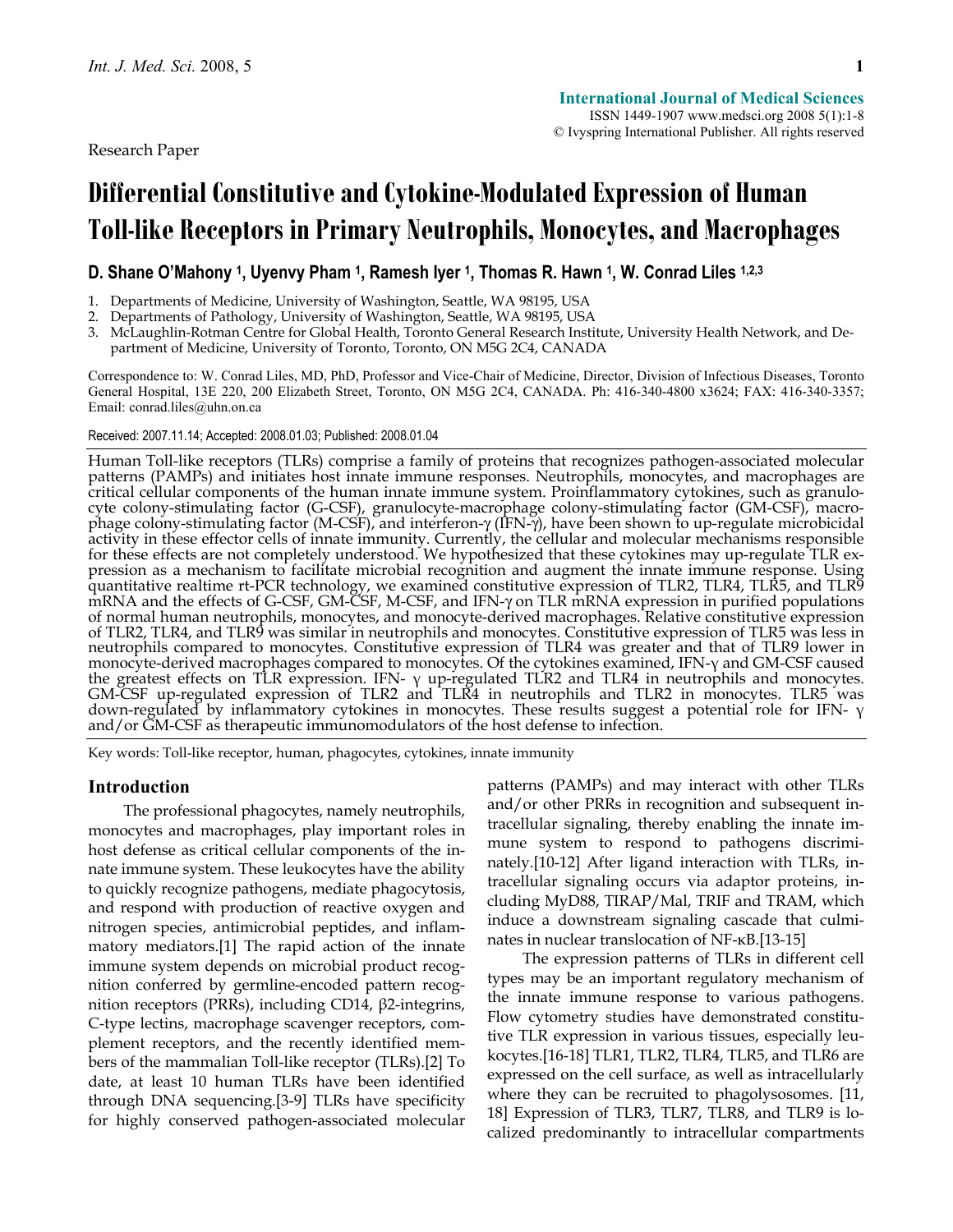where they recognize viral and/or bacterial nucleic acids.[19-21] Neutrophils constitutively express all TLRs except TLR3, whereas monocytes appear to lack expression of TLR3, TLR6, TLR7, and TLR10. [18, 22, 23] TLR3 expression is limited to endosomes of myeloid and monocyte-derived dendritic cells (DCs). Therefore, myeloid DCs are the only identified cell type which express the entire repertoire of TLRs. On the other hand, plasmacytoid DCs have more limited expression patterns. [22, 24] Recently, Peng et al have shown that regulatory T-cells express TLR8 and that the TLR8-MyD88 signaling pathway controls suppressive function of Treg cells.[25] These findings suggest that the unique expression patterns of TLRs in various tissues are important for their functional biologic role in immunity.

TLR2, TLR4, TLR5 and TLR9 play critical roles in innate immune recognition of bacteria (Reviewed in [15]). TLR1 and TLR6 contribute to discrimination of bacterial lipopeptides by functionally combining with TLR2.[26] TLR2 has been associated with recognition of cell wall structures of gram-positive bacilli, mycoplasma, mycobacteria and yeast including lipoproteins, glycolipids, and zymosan.[27-32] TLR4 is considered fundamental to detection of LPS from gram-negative bacteria.[33, 34] Bacterial flagellin has been shown to be the ligand for TLR5, and TLR9 recognizes CpG motifs on bacterial DNA.[21, 35, 36] Bacterial products and proinflammatory cytokines have been shown to contribute to the regulation of TLR expression on monocytes and neutrophils, but the role of pro-inflammatory cytokines in regulation of TLR expression remains unclear and discrepant in previous reports.[16, 17, 22, 37-40]

Pro-inflammatory cytokines, such as granulocyte colony-stimulating factor (G-CSF), granulocyte-macrophage colony-stimulating factor (GM-CSF), macrophage colony-stimulating factor (M-CSF), and interferon-γ (IFN-γ), have been shown to up-regulate microbicidal activity of neutrophils and/or monocytes/macrophages. All four of these cytokines, which are available in recombinant human form, have been proposed and considered as adjunctive immunomodulatory agents to treat serious or refractory infections in humans.[41, 42] Currently, the precise cellular and molecular mechanisms responsible for these effects are not completely understood but may potentially include up-regulation of molecules involved in pathogen recognition, such as TLRs. Indeed, recent studies demonstrated that pretreatment of neutrophils with GM-CSF modulates TLR expression and cytokine responses to several TLR ligands.[37, 38]

In this study, we systematically investigated the effects of G-CSF, GM-CSF, M-CSF, and IFN-γ on TLR mRNA expression in human leukocytes, focusing on the TLRs involved in bacterial recognition. Monocytes and neutrophils isolated from normal human blood were cultured in the absence and presence of these cytokines, and realtime rt-PCR technology was employed to quantitatively measure relative transcription of TLR2, TLR4, TLR5 and TLR9.

# **Methods**

# *Isolation and culture of cells*

Human monocytes and neutrophils were isolated from EDTA-anticoagulated peripheral venous blood of normal human volunteers according to a protocol approved in advance by the Human Subjects Committee of the University of Washington Investigational Review Board. Monocytes were isolated by negative immunoselection with RosetteSep Human Monocyte Enrichment Cocktail as described by the manufacturer (Stem Cell Technologies, Vancouver, Canada). Neutrophils were isolated from EDTA-anticoagulated blood by sequential sedimentation in dextran (Sigma, St. Louis, MO) in 0.9% sodium chloride, centrifugation over Histopaque-1077 (Sigma), and hypotonic lysis of erythrocytes, as previously described.[43] Cells were cultured in RPMI 1640 (BioWhittaker, Walkersville, MD) supplemented with 10% heat-inactivated fetal bovine serum (BioWhittaker), 1% L-glutamine, 1% HEPES, and 0.5% penicillin-streptomycin (all from BioWhittaker). Isolated monocytes were used immediately or were incubated at 37˚C in a 5% CO2-controlled incubator for the designated time period without stimuli or in the presence of recombinant human IFN-γ (1000 units/ml) (R&D Systems Minneapolis, Minnesota), recombinant human GM-CSF (100 ng/ml) (Immunex, Seattle, WA), recombinant human M-CSF (100 ng/ml) (R&D Systems), or LPS (1 μg/ml) (Sigma). Neutrophils were used immediately or were incubated with recombinant human IFN- γ (1000 units/ml), recombinant human G-CSF (100 ng/ml) (Amgen, Thousand Oaks, CA), recombinant human GM-CSF (100 ng/ml), or LPS (1 μg/ml). The doses of cytokines were chosen based on previous work in our lab that demonstrated what the doses yielded maximal activation of human neutrophils and monocytes/macrophages. [41, 44] Macrophages were prepared from isolated monocytes by incubation in the presence of M-CSF (100 ng/ml) for 7 days in Teflon beakers, as previously described.[45]

## *Quantitative Real-Time rt-PCR*

Total cell RNA was isolated from  $5 \times 10^6$  monocytes or macrophages and  $12 \times 10^6$  neutrophils using the RNeasy Minikit 50 according to instructions by the manufacturer (Qiagen, Valencia CA). DNAfree (Ambion Inc, Austin, TX) was used to remove contami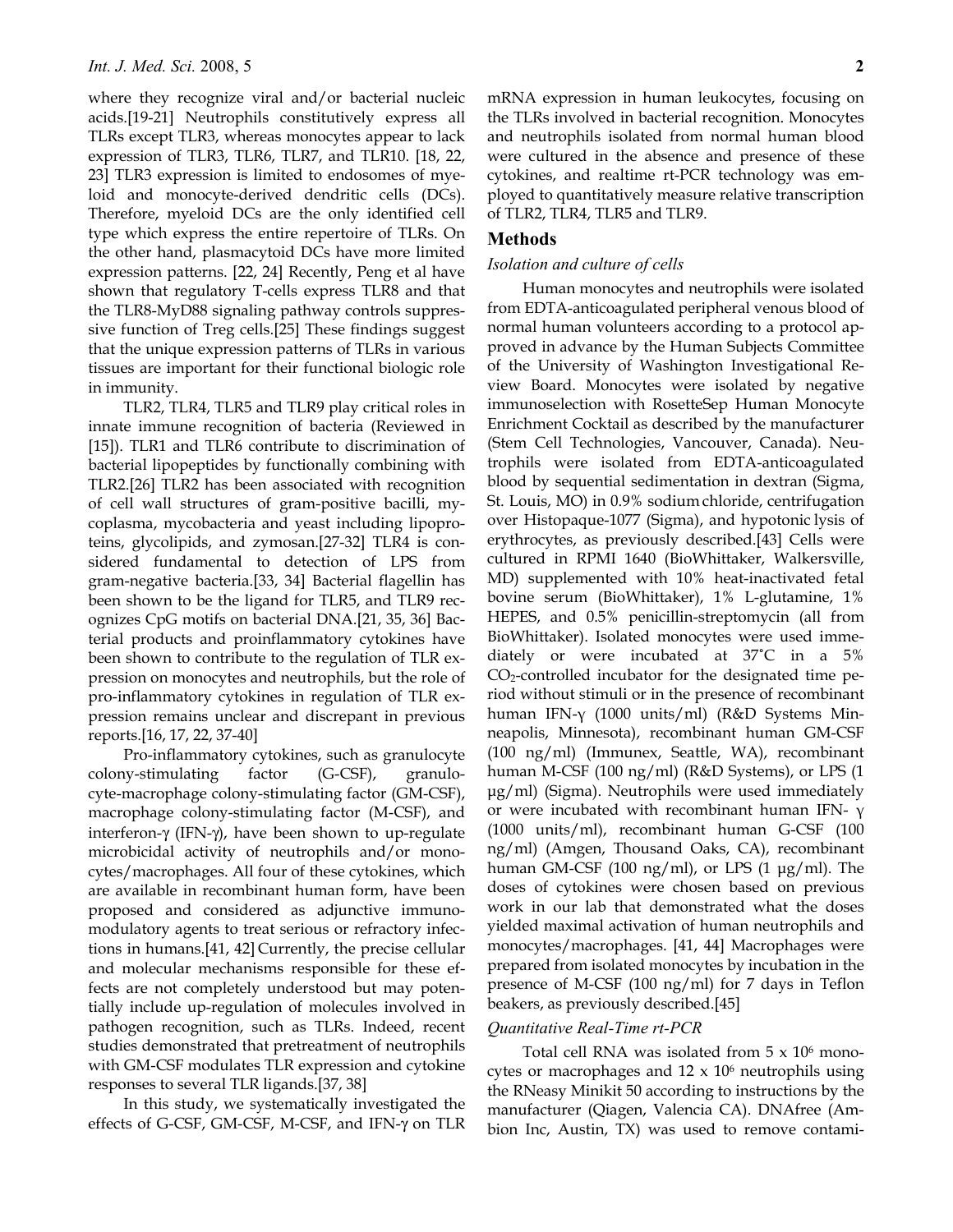nating DNA. Reverse transcription to prepare cDNA was performed with random primers (Amersham Pharmacia Biotech, Piscataway, NJ) and Superscript II (Life Technologies, Carlsbad, CA). RNAseOUT (Life Technologies, Carlsbad, CA) was used to inhibit ribonuclease activity during reaction sequences. mRNA and cDNA samples were quantified by UV spectroscopy measurements. The PCR reaction volume was 20 μl containing 6 μl cDNA sample, 10 μl 2X Taqman Universal PCR Master Mix (PE Applied Biosystems, Foster City, CA), 0.1 μl of each primer (Biosearch Technologies, Inc., Novato, CA), 0.225 μl fluorogenic probe (Biosearch Technologies), and 3.575 μl DNAase free water. The oligonucletoide primers for respective TLRs were CTGCAAGCTGCGGAAGATAAT, TLR2; AGAGTTTCCTGCAATGGATCAAG, TLR4; GGCTTAATCACACCAATGTCACTATAG, TLR5; and TCTGAAGACTTCAGGCCCAACT, TLR9 for forward primers, and GCAGCTCTCAGATTTACCC-AAAA, TLR2; TTATCTGAAGGTGTTGCACATTCC, TLR4; TTAAGACTTCCTCTTCATCACAACCTT, TLR5; and TGCACGGTCACCAGGTTGT, TLR9 for the reverse primers. The fluorogenic probes were CCGCTGAGCCTCGTCCATGGG, TLR2; TTCGTTCAACTTCCACCAAGAGCTGCCT, TLR4; TACACACAATATATGTCTGCAGGAGGCCCA, TLR5; and AGCACCCTCAACTTCACCTTGGATCT-

GTC, TLR 9. A GeneAmp 5700 Sequence Detection System (PE Applied Biosystems) was used to complete the PCR reactions and monitor chain elongation. Relative expression of TLRs was normalized to expression of 18s RNA. The final normalized results were calculated by dividing the relative transcript levels of the test genes by the relative amount of the 18s RNA.

#### *Statistical analysis*

Expression levels are expressed as means +/- SD. Comparisons between multiple groups were performed by factorial analysis of variance (ANOVA). A p value < 0.05 was considered significant.

# **Results**

*Relative constitutive expression of TLR2, TLR4, TLR5, and TLR9 in normal human neutrophils, monocytes, and monocyte-derived macrophages* 

Constitutive mRNA expression was measured in monocytes and neutrophils immediately after cell isolation procedures. Expression of TLR2, TLR4, TLR5 and TLR9 was detectable in normal human peripheral blood monocytes. Neutrophils had similar relative constitutive expression of TLR2, TLR4 and TLR9, but less TLR5, compared to monocytes (Figure 1).



**Figure 1**. Relative constitutive expression of neutrophil TLR2, TLR4, TLR5, and TLR9 expressed as percentages of monocyte expression of these TLRs in normal human monocytes and neutrophils. mRNA was prepared from  $5x10^6$  monocytes (n=10) independent healthy volunteers) or  $12x10^6$  neutrophils (n=5 independent healthy volunteers) immediately following isolation of cells. Quantitative real time rt-PCR technology was used to determine relative expression of TLRs normalized to the expression of 18s.

Monocytes can be differentiated into macrophages *in vitro* through incubation in the presence of M-CSF for 7 days.[46] Macrophages that were derived *in vitro* constitutively expressed TLR2 and TLR5 at similar levels compared to monocytes. In contrast, TLR4 expression was significantly increased by 280 ± 134 %, and TLR9 expression was decreased to barely detectable levels when compared to monocytes (Figure 2).



**Figure 2**. Relative constitutive expression of monocyte-derived macrophage TLR2, TLR4, TLR5, and TLR9 expressed as percentages of monocyte expression of these TLRs. mRNA was prepared from  $5x10^6$  monocytes (n=10 independent healthy volunteers) immediately following isolation of cells. Macrophages were prepared from monocytes by incubation in the presence of M-CSF (100ng/ml) for 7 days. mRNA was prepared from  $5x10^6$  macrophages (n=6 independent healthy volunteers). Quantitative real time rt-PCR technology was used to determine relative expression of TLRs normalized to the expression of 18s. Repeated measures ANOVA was used for statistical analysis. \* indicate statistical significance with P<0.05.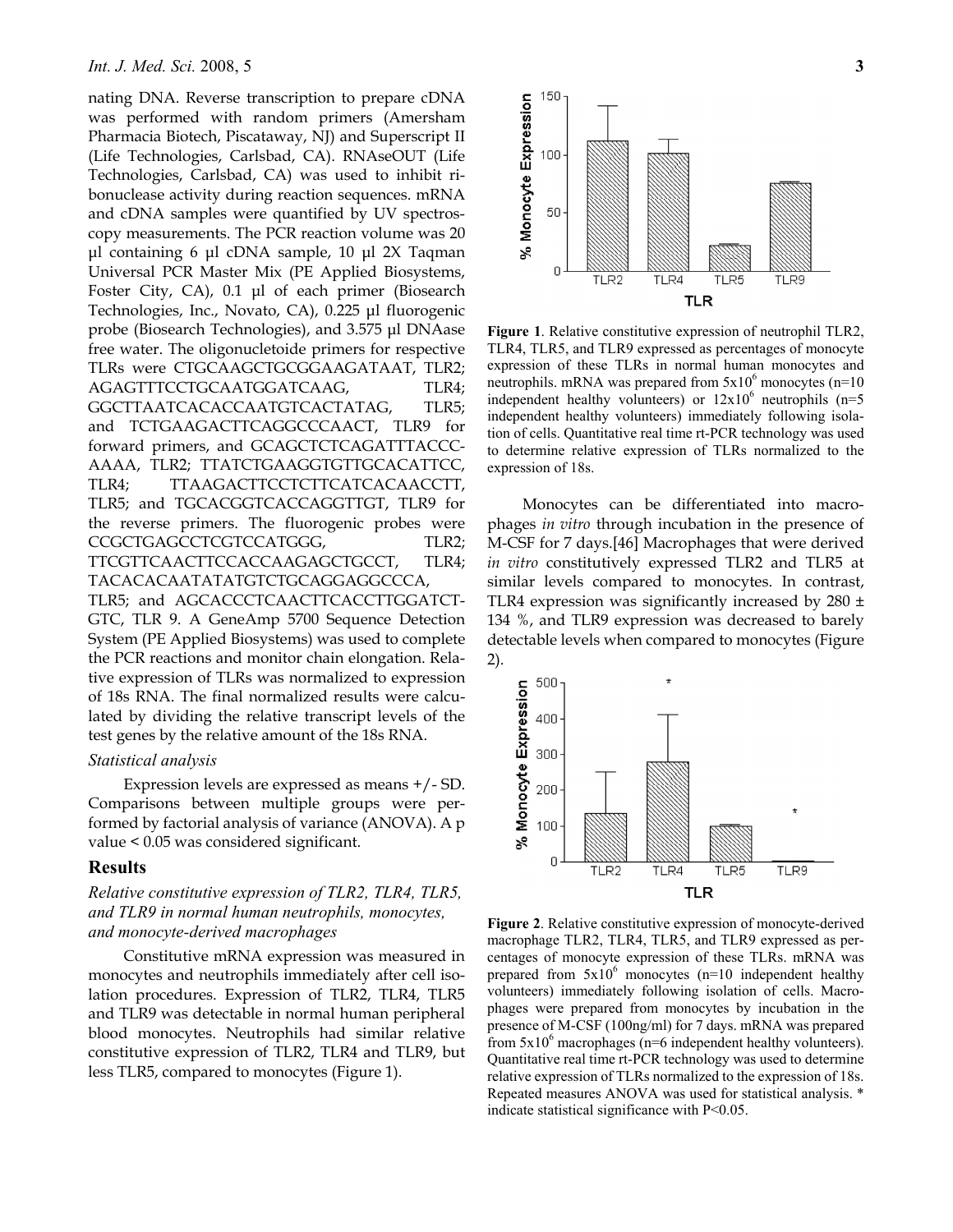*Modulation of TLR2, TLR4, TLR5, and TLR9 expression in normal human monocytes by IFN-*γ*, GM-CSF, and M-CSF* 

Monocytes were isolated and purified from human peripheral blood and then incubated in the presence of stimulatory cytokines. Incubation with IFN-γ for 3 hours up-regulated expression of TLR2 and TLR4 and down-regulated TLR5 expression in monocytes. TLR9 expression was not affected by IFN-γ (Figure 3).



**Figure 3**. Modulation of TLR expression in normal human monocytes by IFN-γ, GM-CSF, and M-CSF following incubation for 3-hours. mRNA was prepared from  $5x10^6$  monocytes immediately after cell isolation (constitutive expression) or after a three hour incubation in the presence of IFN- $\gamma$  (10<sup>3</sup> units/ml), GM-CSF (100ng/ml), or M-CSF (100ng/ml). n=4 healthy normal human donors for TLR2 and TLR4. n=3 normal healthy donors for TLR5 and TLR9. Quantitative real time rt-PCR technology was used to determine relative expression of TLRs normalized to the expression of 18s. Repeated measures ANOVA was used for statistical analysis. \* indicate statistical significance with  $P<0.05$ .

Following a 3-hour incubation with GM-CSF, monocytes had increased expression of TLR2 and decreased expression of TLR5. TLR2 was significantly increased by  $740 \pm 180$  %. TLR4 and TLR9 levels were not affected by GM-CSF (Figure 3).

Monocyte TLR2 and TLR5 expression was also affected by a 3-hour incubation with M-CSF. TLR2 expression was up-regulated by  $450 \pm 100$  %. TLR5 was down-regulated, while expression of TLR4 and TLR9 was not altered (Figure 3).

After a 24-hour incubation, LPS had a robust effect on the expression of monocyte TLR2, with upregulation by 450 ± 160%. IFN-γ and GM-CSF did not maintain increased expression of TLR2 as seen after the 3-hour incubation, and the levels of expression had returned to the baseline constitutive expression of unstimulated monocytes at time zero. M-CSF caused a trend toward increased TLR2 expression and maintained TLR5 levels at initial constitutive levels. IFN-γ, GM-CSF and LPS all led to decreased levels of TLR5. TLR9 expression was at initial constitutive levels

at 24 hours following incubation with each of the cytokines whereas LPS stimulation resulted in a trend to reduced levels (Figure 4).



**Figure 4**. Modulation of TLR expression in normal human monocytes by IFN-γ, GM-CSF, M-CSF or LPS following incubation for 24-hours expressed as percentages of constitutive monocyte expression at time zero. mRNA was prepared from 5x10<sup>6</sup> monocytes immediately after cell isolation (constitutive expression) or following a 24-hour incubation in the absence or presence of IFN- $\gamma$  (10<sup>3</sup> units/ml), GM-CSF (100ng/ml), M-CSF  $(100ng/ml)$  or LPS  $(1\mu g/ml)$ . n=4 healthy normal human donors for TLR2 and TLR9. n=5 normal healthy donors for TLR4 and TLR5. Quantitative real time rt-PCR technology was used to determine relative expression of TLRs normalized to the expression of 18s. Repeated measures ANOVA was used for statistical analysis. \* indicate statistical significance with P<0.05.

*Modulation of TLR2, TLR4, TLR5, and TLR9 expression in normal human neutrophils by IFN-*γ*, GM-CSF, and G-CSF* 

Human peripheral blood neutrophils were evaluated for changes in expression of TLR2, TLR4, TLR5, and TLR9 following incubation with pro-inflammatory cytokines. Short term (3-hour) incubation with IFN-γ up-regulated expression of TLR2, TLR4 and TLR5 in neutrophils by  $237 \pm 80$  %,  $307 \pm 87$ % and 417 ± 130 %, respectively. In contrast, IFN-γ down-regulated TLR9 expression in neutrophils (Figure 5).

A 3-hour incubation with G-CSF up-regulated expression of all four TLRs in neutrophils (Figure 5). Specifically, G-CSF induced up-regulation of TLR2 expression by  $182 \pm 44$  %, TLR 4 expression by  $303 \pm 74$ %, TLR5 expression by  $318 \pm 96$  %, and TLR9 expression by  $192 \pm 92$  %.

GM-CSF also strongly up-regulated neutrophil TLR2 (292  $\pm$  105 %) and TLR4 412  $\pm$  147 %) expression in neutrophils. TLR9 expression was up-regulated to a lesser extent. In contrast to IFN-γ and G-CSF, GM-CSF induced a strong down-regulation in TLR5 expression after a 3-hour incubation (Figure 5).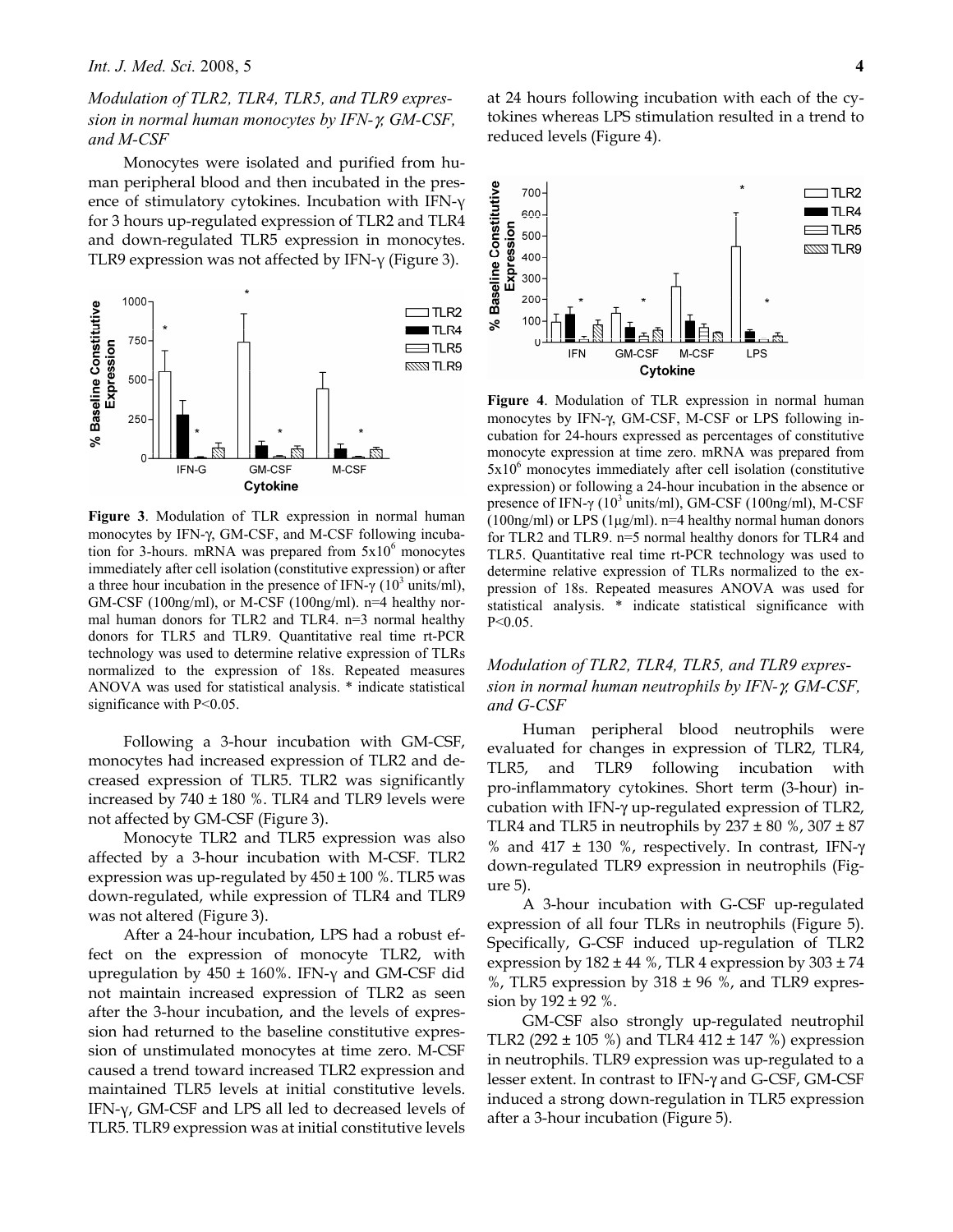

**Figure 5**. Modulation of TLR expression in normal human neutrophils by IFN-γ, G-CSF, and GM-CSF following incubation for 3-hours expressed as percentages of constitutive neutrophil expression. mRNA was prepared from  $12x10^6$  neutrophils immediately after cell isolation (constitutive expression) or after a three hour incubation in the presence of IFN- $\gamma$  (10<sup>3</sup>) units/ml), G-CSF (100ng/ml), or GM-CSF (100ng/ml). n=4 healthy normal human donors for TLR2 and TLR4. n=3 normal healthy donors for TLR5 and TLR9. Quantitative real time rt-PCR technology was used to determine relative expression of TLRs normalized to the expression of 18s. Repeated measures ANOVA was used for statistical analysis. \* indicate statistical significance with P<0.05.

Neutrophil TLR expression patterns were also measured after a 24-hour incubation. Cytokine stimulated cell preparations were compared to both baseline (time zero) constitutive expression and unstimulated cells at 24hours since neutrophils undergo rapid apoptosis soon after isolation. After a 24-hour incubation, expression of TLR2 and TLR4 declined in neutrophils maintained in culture in the absence of cytokine supplementation. Specifically, TLR2 and TLR4 expression decreased by  $76 \pm 9.5$  % and  $78 \pm 10$  %, respectively. Incubation with G-CSF, GM-CSF, or LPS did not affect the decline in TLR4 expression. In contrast, TLR4 expression was maintained at baseline constitutive levels after incubation with IFN-γ. TLR2 expression was maintained at initial constitutive levels when neutrophils were incubated for 24 hours in the presence of IFN-γ, G-CSF or GM-CSF. LPS increased TLR2 expression above the initial constitutive expression level by  $390 \pm 170$  % (Figure 6).

**Figure 6**. Modulation of TLR expression in normal human neutrophils by IFN-γ, G-CSF, GM-CSF or LPS following incubation for 24-hours expressed as percentages of constitutive neutrophil expression. mRNA was prepared from  $12x10^6$  neutrophils immediately after cell isolation or following a 24-hour incubation in the absence or presence of IFN- $\gamma$  (10<sup>3</sup> units/ml), G-CSF (100ng/ml), GM-CSF (100ng/ml) or LPS (1μg/ml). n=3 healthy normal human donors for TLR2 and TLR4. Quantitative real time rt-PCR technology was used to determine relative expression of TLRs normalized to the expression of 18s. Repeated measures ANOVA was used for statistical analysis. \* indicate statistical significance with P<0.05.

# **Discussion**

Previous studies have shown that human TLRs are differentially expressed in a variety of tissues.[16, 17, 22, 23] This study examined the expression of TLR2, TLR4, TLR5, and TLR9 in normal primary human professional phagocytes. Constitutive expression of TLR2, TLR4, and TLR9 was found to be similar in monocytes and neutrophils, while neutrophils expressed relatively less TLR5 compared to monocytes. Normal human monocyte-derived macrophages had similar expression levels of TLR2 and TLR5 when compared to monocytes. In contrast, relative TLR4 expression was increased in macrophages, and TLR9 expression could not be detected in macrophages. Although previous studies have reported expression of these TLRs in human neutrophils, monocytes, and/or macrophages, the present study is the first to describe and directly compare relative expression levels in all 3 primary cell types.[22, 23, 37, 38]

Various stimuli have been shown to regulate expression of TLRs in leukocytes, including pathogen structures and TLR ligands, such as araLAM and LPS, and pro-inflammatory cytokines, including IL-1β, TNF- $\alpha$ , GM-CSF and IFN- $\gamma$ . [16, 22, 37, 38] It is plausible that an advantage in pathogen recognition is conferred by controlled expression of germline-encoded pathogen recognition receptors by pro-inflammatory signaling. Recent studies revealed that expression of both TLR2 and TLR4 is increased in monocytes and neutrophils from human patients with sepsis. [47, 48] In these studies, ligands for either TLR2 or TLR4 failed to directly affect expression of TLR2 or TLR4 in monocytes and neutrophils from either septic patients or controls, suggesting the possibility that increased expression of TLRs in this setting may be mediated via by pro-inflammatory cytokines rather than TLR-ligand binding per se.

The results of our study demonstrate that several pro-inflammatory cytokines contribute to the regulation of TLR expression. Of the cytokines studied, IFN-γ and GM-CSF caused the most robust effects on TLR expression with statistically significantly increased

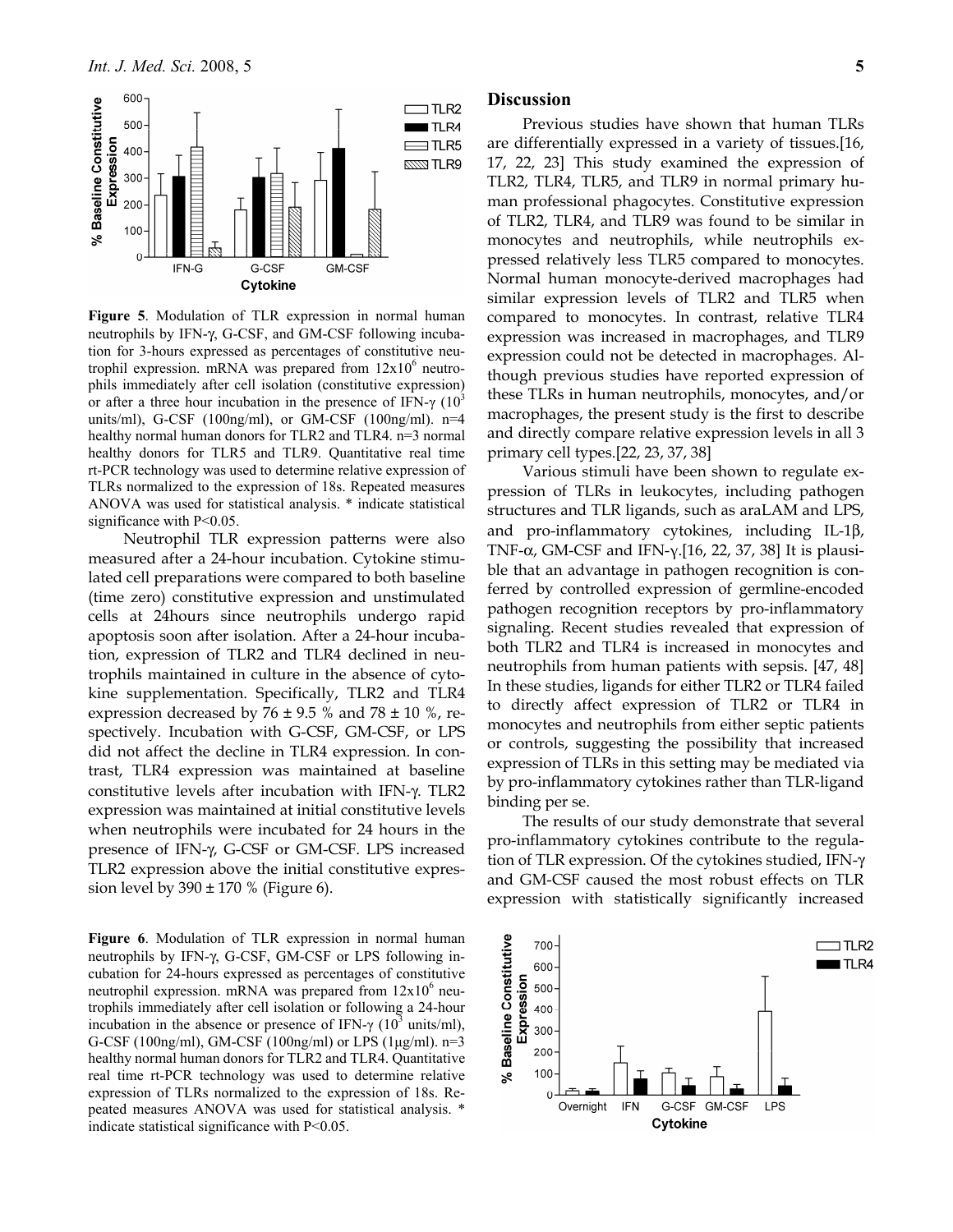TLR2 expression in monocytes, a trend for increased TLR4 in monocytes (IFN-γ) and trends for increased TLR2 and TLR4 in neutrophils. These cytokines have been shown to increase the microbicidal activity of monocytes and neutrophils. [42] We hypothesize that the effects on TLR expression by these cytokines contribute to the enhanced antimicrobial activity. Our study cannot evaluate this directly but previous publications support the premise that increased TLR expression enhances the effector cell response to TLR ligands.

Several studies have identified an association between increased inflammatory activity in monocytes and neutrophils after TLR expression modulation by IFN-γ or GM-CSF. IFN-γ-primed monocytes had increased TLR4 expression and also increased responses to LPS, as measured by NF-κB DNA binding activity and cytokine production (e.g., TNF-α).[39] Neutrophils had increased protein and mRNA expression of TLR2 and TLR9 after incubation with GM-CSF.[38] Furthermore, neutrophils pre-incubated with GM-CSF had increased inflammatory activity, as measured by IL-8 production due to signaling through various TLR ligands.[38] In another study, GM-CSF increased TLR2-mediated cytokine and superoxide anion production in neutrophils.[37] In vivo models have also demonstrated an association between TLR expression levels controlled by proinflammatory cytokines and increased responses to TLR ligands. GM-CSF was shown to play an important role in inflammatory signaling in a model of LPS-induced lung injury. Pretreatment of mice with an inhibitor of GM-CSF prior to LPS instillation caused decreased TLR4 mRNA expression, associated with decreased lung neutrophil and macrophage infiltration and decreased levels of TNF- α and macrophage inflammatory protein-2 (MIP2). [49] In another study using transgenic mice with varyingTLR4 DNA copy number, mice with increased TLR4 DNA copies had increased lung inflammatory responses to intranasally administered LPS. [50]

 While TLR2 and TLR4 were up-regulated by GM-CSF and IFN-γ in monocytes, TLR5 expression was diminished by these cytokines in monocytes and by GM-CSF in neutrophils. These results may highlight the relative importance of TLR2 and TLR4 in anti-bacterial innate immunity surveillance. Alternatively, they suggest that separate expression control of TLR5 by inflammatory cytokines may contribute to regulation of innate immunity in monocytes and neutrophils.

The effects of G-CSF and M-CSF on TLR expression in neutrophils and monocytes were less striking. Neutrophil surface TLR2 has been shown to be increased by G-CSF in previous studies.[37] The present study demonstrated a small increase in expression of TLR2 mRNA in neutrophils. Unlike IFN-γ and GM-CSF, only G-CSF led to increased levels of both TLR5 and TLR9 in neutrophils.

This study did not evaluate the effects of immune-modulating cytokines on protein expression but focused on the effects on TLR mRNA expression. Proinflammatory cytokines may also control protein expression of TLRs on the cell surface and intracellularly through regulation of inhibitory RNA pathways, protein translation and post-translational processes. Our results show that TLR mRNA expression is regulated by these cytokines, and we speculate that this may contribute to enhanced cellular responses to pathogens.

The human TLR family is a recently described component of the human innate immune system, and our knowledge of the regulation of these pathogen-discriminating receptors continues to evolve. This report demonstrates that cytokines with known ability to enhance microbicidal activity of phagocytes differentially regulate TLR2, TLR4, TLR5 and TLR9 mRNA expression in neutrophils and monocytes. IFN-γ strongly increased the expression of the bacterial recognition receptors TLR2 and TLR4 on both neutrophils and monocytes. GM-CSF treatment also increased expression of TLR2 and TLR4 on neutrophils and has previously been shown to enhance TLR ligand responses by these cells. These results demonstrate that up-regulated TLR expression may be a component of cytokine-mediated enhancement of phagocyte-mediated host defense and suggest a promising role for IFN-γ and/or GM-CSF as therapeutic immunomodulators for enhancing bacterial recognition by the innate immune system.

# **Acknowledgements**

This study was supported in part by a Magnuson Scholar Fellowship from the University of Washington (DSO), RO1 HL62995 from the National Institutes of Health (WCL), and a Canada Research Chair in Infectious Diseases and Inflammation (WCL).

#### **Conflict of interest**

The authors have declared that no conflict of interest exists.

### **References**

- 1. Medzhitov R, Janeway C Jr. Innate immunity. N Engl J Med 2000; 343(5): 338-44.
- 2. Medzhitov R, Janeway C Jr. The Toll receptor family and microbial recognition. Trends Microbiol 2000; 8(10): 452-6.
- 3. Roach JC, Glusman G, Rowen L, et al. The evolution of vertebrate Toll-like receptors. Proc Natl Acad Sci U S A 2005; 102(27): 9577-82.
- 4. Chuang T, Ulevitch RJ. Identification of hTLR10: a novel human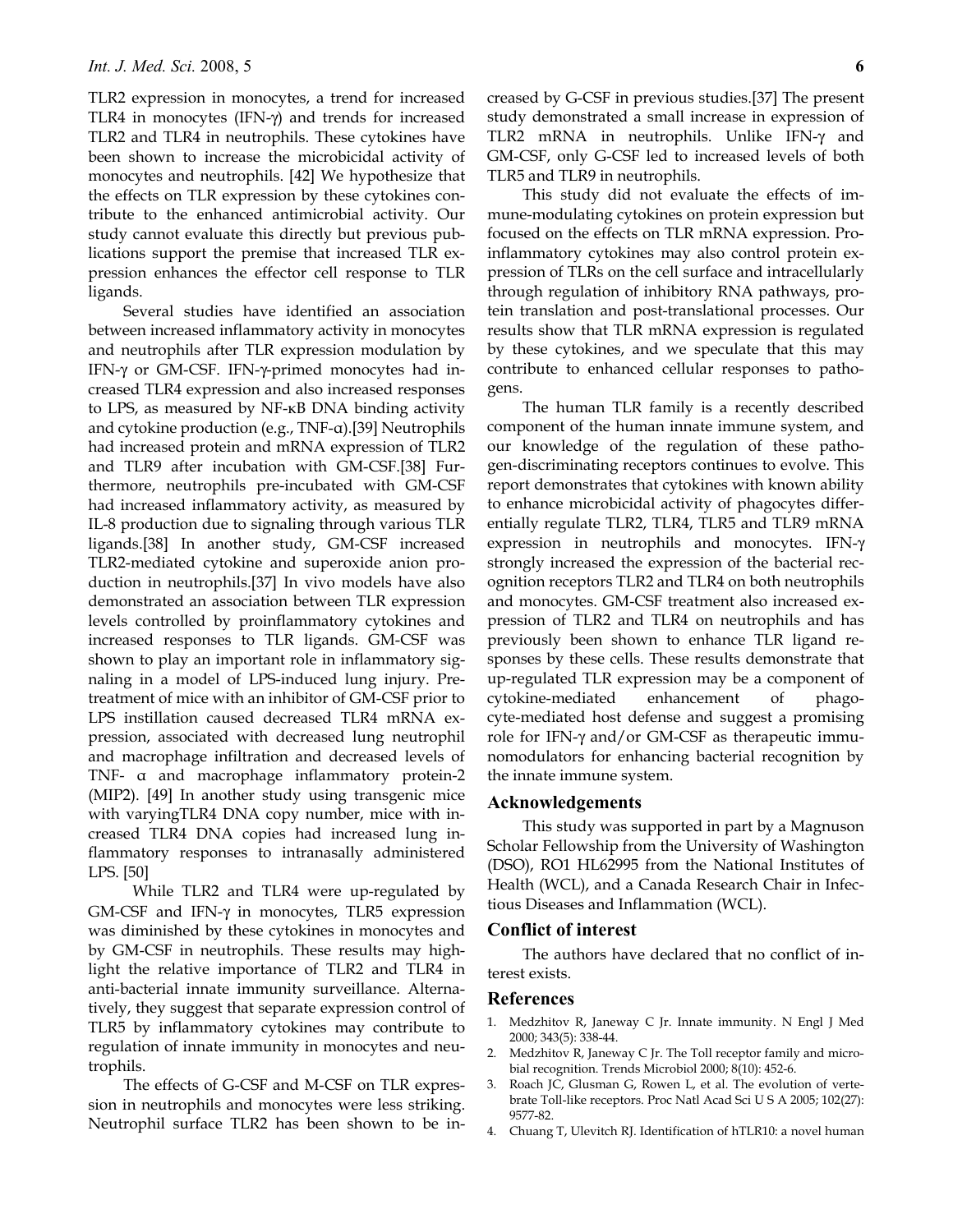Toll-like receptor preferentially expressed in immune cells. Biochim Biophys Acta 2001; 1518(1-2): 157-61.

- 5. Chuang TH, Ulevitch RJ. Cloning and characterization of a sub-family of human toll-like receptors: hTLR7, hTLR8 and hTLR9. Eur Cytokine Netw 2000; 11(3): 372-8.
- 6. Chaudhary PM, Ferguson C, Nguyen V, et al. Cloning and characterization of two Toll/Interleukin-1 receptor-like genes TIL3 and TIL4: evidence for a multi-gene receptor family in humans. Blood 1998; 91(11): 4020-7.
- 7. Du X, Poltorak A, Wei Y, Beutler B. Three novel mammalian toll-like receptors: gene structure, expression, and evolution. Eur Cytokine Netw 2000; 11(3): 362-71.
- 8. Takeuchi O, Kawai T, Sanjo H, et al. TLR6: A novel member of an expanding toll-like receptor family. Gene 1999; 231(1-2): 59-65.
- 9. Rock FL, Hardiman G, Timans JC, Kastelein RA, Bazan JF. A family of human receptors structurally related to Drosophila Toll. Proc Natl Acad Sci U S A 1998; 95(2): 588-93.
- 10. Ozinsky A, Underhill DM, Fontenot JD, et al. The repertoire for pattern recognition of pathogens by the innate immune system is defined by cooperation between toll-like receptors. Proc Natl Acad Sci U S A 2000; 97(25): 13766-71.
- 11. Underhill DM, Ozinsky A, Hajjar AM, et al. The Toll-like receptor 2 is recruited to macrophage phagosomes and discriminates between pathogens. Nature 1999; 401(6755): 811-5.
- 12. Mukhopadhyay S, Herre J, Brown GD, Gordon S. The potential for Toll-like receptors to collaborate with other innate immune receptors. Immunology 2004; 112(4): 521-30.
- 13. Medzhitov R, Janeway C Jr. Innate immune recognition: mechanisms and pathways. Immunol Rev 2000; 173: 89-97.
- 14. Belvin MP, Anderson KV. A conserved signaling pathway: the Drosophila toll-dorsal pathway. Annu Rev Cell Dev Biol 1996; 12: 393-416.
- 15. Akira S, Takeda K. Toll-like receptor signalling. Nat Rev Immunol 2004; 4(7): 499-511.
- 16. Flo TH, Halaas O, Torp S, et al. Differential expression of Toll-like receptor 2 in human cells. J Leukoc Biol 2001; 69(3): 474-81.
- 17. Zarember KA, Godowski PJ. Tissue expression of human Toll-like receptors and differential regulation of Toll-like receptor mRNAs in leukocytes in response to microbes, their products, and cytokines. J Immunol 2002; 168(2): 554-61.
- 18. Parker LC, Whyte MK, Dower SK, Sabroe I. The expression and roles of Toll-like receptors in the biology of the human neutrophil. J Leukoc Biol 2005; 77(6): 886-92.
- 19. Heil F, Ahmad-Nejad P, Hemmi H, et al. The Toll-like receptor 7 (TLR7)-specific stimulus loxoribine uncovers a strong relationship within the TLR7, 8 and 9 subfamily. Eur J Immunol 2003; 33(11): 2987-97.
- 20. Matsumoto M, Funami K, Tanabe M, et al. Subcellular localization of Toll-like receptor 3 in human dendritic cells. J Immunol 2003; 171(6): 3154-62.
- 21. Ahmad-Nejad P, Hacker H, Rutz M, Bauer S, Vabulas RM, Wagner H. Bacterial CpG-DNA and lipopolysaccharides activate Toll-like receptors at distinct cellular compartments. Eur J Immunol 2002; 32(7): 1958-68.
- 22. Muzio M, Bosisio D, Polentarutti N, et al. Differential expression and regulation of toll-like receptors (TLR) in human leukocytes: selective expression of TLR3 in dendritic cells. J Immunol 2000; 164(11): 5998-6004.
- 23. Kokkinopoulos I, Jordan WJ, Ritter MA. Toll-like receptor mRNA expression patterns in human dendritic cells and monocytes. Mol Immunol 2005; 42(8): 957-68.
- 24. Seya T, Funami K, Taniguchi M, Matsumoto M. Antibodies against human Toll-like receptors (TLRs): TLR distribution and localization in human dendritic cells. J Endotoxin Res 2005; 11(6): 369-74.
- 25. Peng G, Guo Z, Kiniwa Y, et al. Toll-like receptor 8-mediated

reversal of CD4+ regulatory T cell function. Science 2005; 309(5739): 1380-4.

- 26. Hajjar AM, O'Mahony DS, Ozinsky A, et al. Cutting edge: functional interactions between toll-like receptor (TLR) 2 and TLR1 or TLR6 in response to phenol-soluble modulin. J Immunol 2001; 166(1): 15-9.
- 27. Yoshimura A, Lien E, Ingalls RR, Tuomanen E, Dziarski R, Golenbock D. Cutting edge: recognition of Gram-positive bacterial cell wall components by the innate immune system occurs via Toll-like receptor 2. J Immunol 1999; 163(1): 1-5.
- 28. Takeuchi O, Hoshino K, Kawai T, et al. Differential roles of TLR2 and TLR4 in recognition of gram-negative and gram-positive bacterial cell wall components. Immunity 1999; 11(4): 443-51.
- 29. Aliprantis AO, Yang RB, Mark MR, et al. Cell activation and apoptosis by bacterial lipoproteins through toll-like receptor-2. Science 1999; 285(5428): 736-9.
- 30. Underhill DM, Ozinsky A, Smith KD, Aderem A. Toll-like receptor-2 mediates mycobacteria-induced proinflammatory signaling in macrophages. Proc Natl Acad Sci U S A 1999; 96(25): 14459-63.
- 31. Lien E, Sellati TJ, Yoshimura A, et al. Toll-like receptor 2 functions as a pattern recognition receptor for diverse bacterial products. J Biol Chem 1999; 274(47): 33419-25.
- 32. Schwandner R, Dziarski R, Wesche H, Rothe M, Kirschning CJ. Peptidoglycan- and lipoteichoic acid-induced cell activation is mediated by toll-like receptor 2. J Biol Chem 1999; 274(25): 17406-9.
- 33. Poltorak A, He X, Smirnova I, et al. Defective LPS signaling in C3H/HeJ and C57BL/10ScCr mice: mutations in Tlr4 gene. Science 1998; 282(5396): 2085-8.
- 34. Hoshino K, Takeuchi O, Kawai T, et al. Cutting edge: Toll-like receptor 4 (TLR4)-deficient mice are hyporesponsive to lipopolysaccharide: evidence for TLR4 as the Lps gene product. J Immunol 1999; 162(7): 3749-52.
- 35. Bauer S, Kirschning CJ, Hacker H, et al. Human TLR9 confers responsiveness to bacterial DNA via species-specific CpG motif recognition. Proc Natl Acad Sci U S A 2001; 98(16): 9237-42.
- 36. Hayashi F, Smith KD, Ozinsky A, et al. The innate immune response to bacterial flagellin is mediated by Toll-like receptor 5. Nature 2001; 410(6832): 1099-103.
- 37. Kurt-Jones EA, Mandell L, Whitney C, et al. Role of toll-like receptor 2 (TLR2) in neutrophil activation: GM-CSF enhances TLR2 expression and TLR2-mediated interleukin 8 responses in neutrophils. Blood 2002; 100(5): 1860-8.
- 38. Hayashi F, Means TK, Luster AD. Toll-like receptors stimulate human neutrophil function. Blood 2003; 102(7): 2660-9.
- 39. Bosisio D, Polentarutti N, Sironi M, et al. Stimulation of toll-like receptor 4 expression in human mononuclear phagocytes by interferon-gamma: a molecular basis for priming and synergism with bacterial lipopolysaccharide. Blood 2002; 99(9): 3427-31.
- 40. Mita Y, Dobashi K, Shimizu Y, Nakazawa T, Mori M. Toll-like receptor 2 and 4 surface expressions on human monocytes are modulated by interferon-gamma and macrophage colony-stimulating factor. Immunol Lett 2001; 78(2): 97-101.
- 41. Liles WC. Immunomodulatory approaches to augment phagocyte-mediated host defense for treatment of infectious diseases. Semin Respir Infect 2001; 16(1): 11-7.
- 42. Hubel K, Dale DC, Liles WC. Therapeutic use of cytokines to modulate phagocyte function for the treatment of infectious diseases: current status of granulocyte colony-stimulating factor, granulocyte-macrophage colony-stimulating factor, macrophage colony-stimulating factor, and interferon-gamma. J Infect Dis 2002; 185(10): 1490-501.
- 43. Klebanoff SJ, Olszowski S, Van Voorhis WC, Ledbetter JA, Waltersdorph AM, Schlechte KG. Effects of gamma-interferon on human neutrophils: protection from deterioration on storage. Blood 1992; 80(1): 225-34.